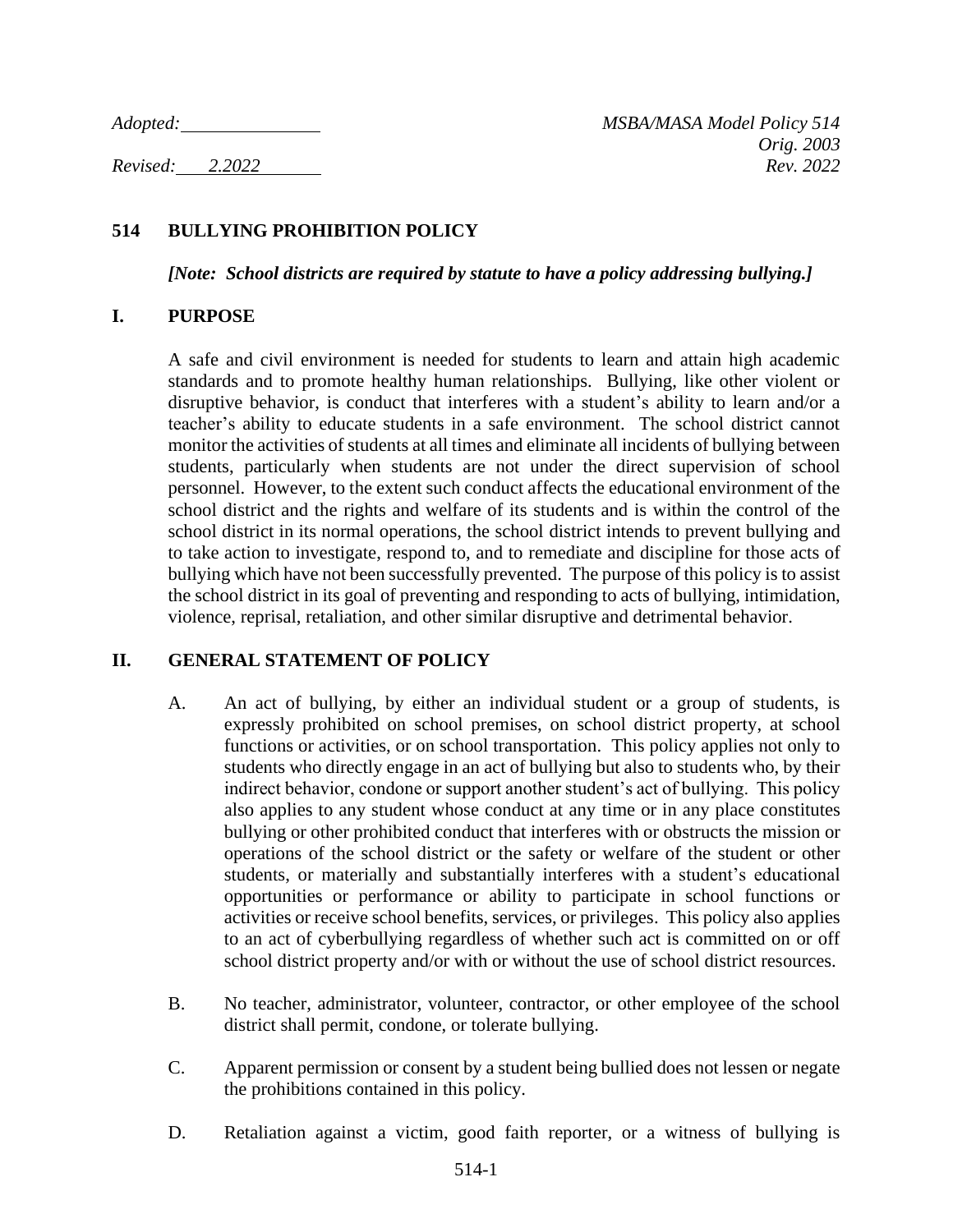prohibited.

- E. False accusations or reports of bullying against another student are prohibited.
- F. A person who engages in an act of bullying, reprisal, retaliation, or false reporting of bullying or permits, condones, or tolerates bullying shall be subject to discipline or other remedial responses for that act in accordance with the school district's policies and procedures, including the school district's discipline policy (See MSBA/MASA Model Policy 506). The school district may take into account the following factors:
	- 1. The developmental ages and maturity levels of the parties involved;
	- 2. The levels of harm, surrounding circumstances, and nature of the behavior;
	- 3. Past incidences or past or continuing patterns of behavior;
	- 4. The relationship between the parties involved; and
	- 5. The context in which the alleged incidents occurred.

Consequences for students who commit prohibited acts of bullying may range from remedial responses or positive behavioral interventions up to and including suspension and/or expulsion. The school district shall employ research-based developmentally appropriate best practices that include preventative and remedial measures and effective discipline for deterring violations of this policy, apply throughout the school district, and foster student, parent, and community participation.

Consequences for employees who permit, condone, or tolerate bullying or engage in an act of reprisal or intentional false reporting of bullying may result in disciplinary action up to and including termination or discharge.

Consequences for other individuals engaging in prohibited acts of bullying may include, but not be limited to, exclusion from school district property and events.

G. The school district will act to investigate all complaints of bullying reported to the school district and will discipline or take appropriate action against any student, teacher, administrator, volunteer, contractor, or other employee of the school district who is found to have violated this policy.

### **III. DEFINITIONS**

For purposes of this policy, the definitions included in this section apply.

A. "Bullying" means intimidating, threatening, abusive, or harming conduct that is objectively offensive and: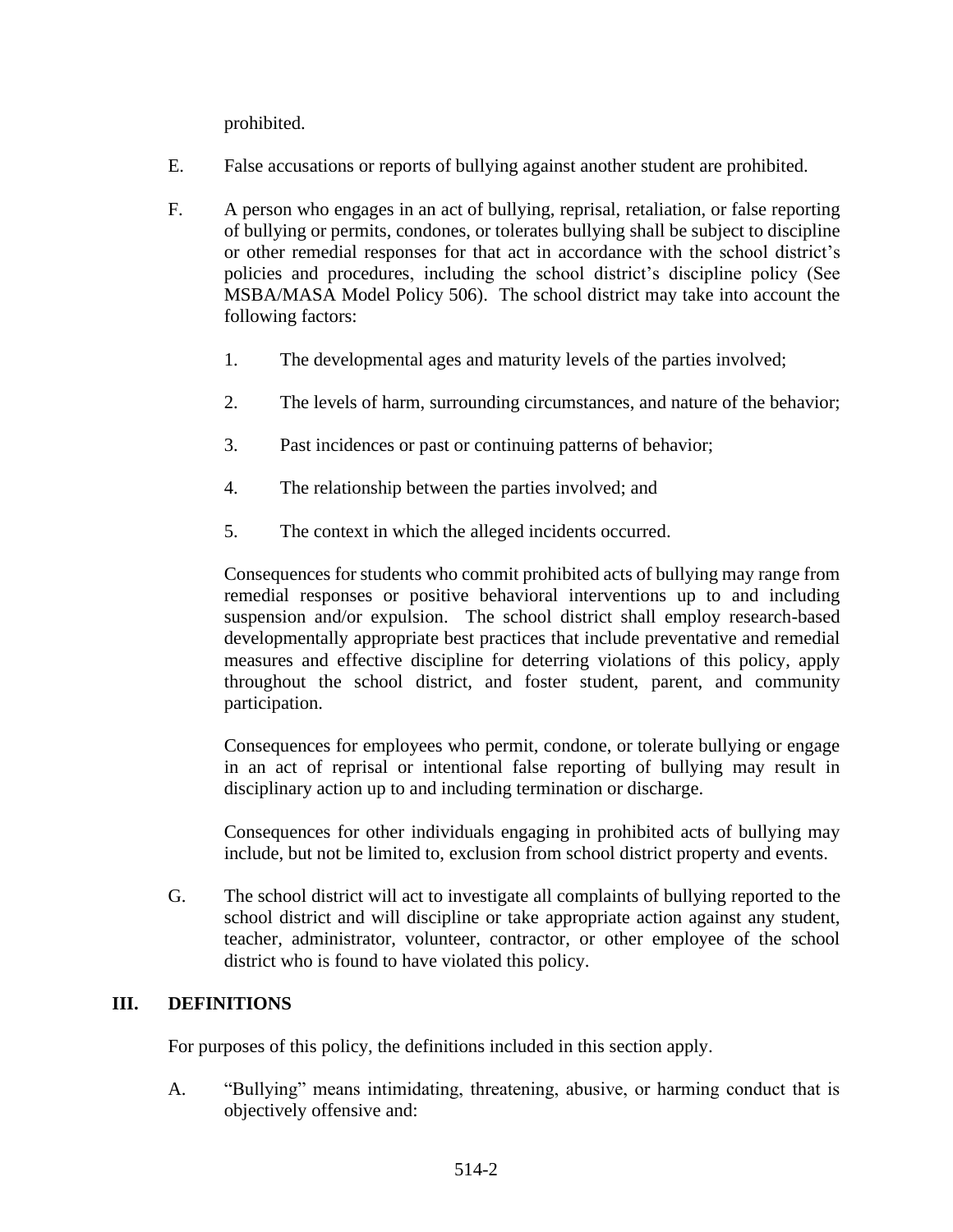- 1. an actual or perceived imbalance of power exists between the student engaging in the prohibited conduct and the target of the prohibited conduct, and the conduct is repeated or forms a pattern; or
- 2. materially and substantially interferes with a student's educational opportunities or performance or ability to participate in school functions or activities or receive school benefits, services, or privileges.

The term, "bullying," specifically includes cyberbullying as defined in this policy.

- B. "Cyberbullying" means bullying using technology or other electronic communication, including, but not limited to, a transfer of a sign, signal, writing, image, sound, or data, including a post on a social network Internet website or forum, transmitted through a computer, cell phone, or other electronic device. The term applies to prohibited conduct which occurs on school premises, on school district property, at school functions or activities, on school transportation, or on school computers, networks, forums, and mailing lists, or off school premises to the extent that it substantially and materially disrupts student learning or the school environment.
- C. "Immediately" means as soon as possible but in no event longer than 24 hours.
- D. "Intimidating, threatening, abusive, or harming conduct" means, but is not limited to, conduct that does the following:
	- 1. Causes physical harm to a student or a student's property or causes a student to be in reasonable fear of harm to person or property;
	- 2. Under Minnesota common law, violates a student's reasonable expectation of privacy, defames a student, or constitutes intentional infliction of emotional distress against a student; or
	- 3. Is directed at any student or students, including those based on a person's actual or perceived race, ethnicity, color, creed, religion, national origin, immigration status, sex, marital status, familial status, socioeconomic status, physical appearance, sexual orientation including gender identity and expression, academic status related to student performance, disability, or status with regard to public assistance, age, or any additional characteristic defined in the Minnesota Human Rights Act (MHRA). However, prohibited conduct need not be based on any particular characteristic defined in this paragraph or the MHRA.
- E. "On school premises, on school district property, at school functions or activities, or on school transportation" means all school district buildings, school grounds, and school property or property immediately adjacent to school grounds, school bus stops, school buses, school vehicles, school contracted vehicles, or any other vehicles approved for school district purposes, the area of entrance or departure from school grounds, premises, or events, and all school-related functions, school-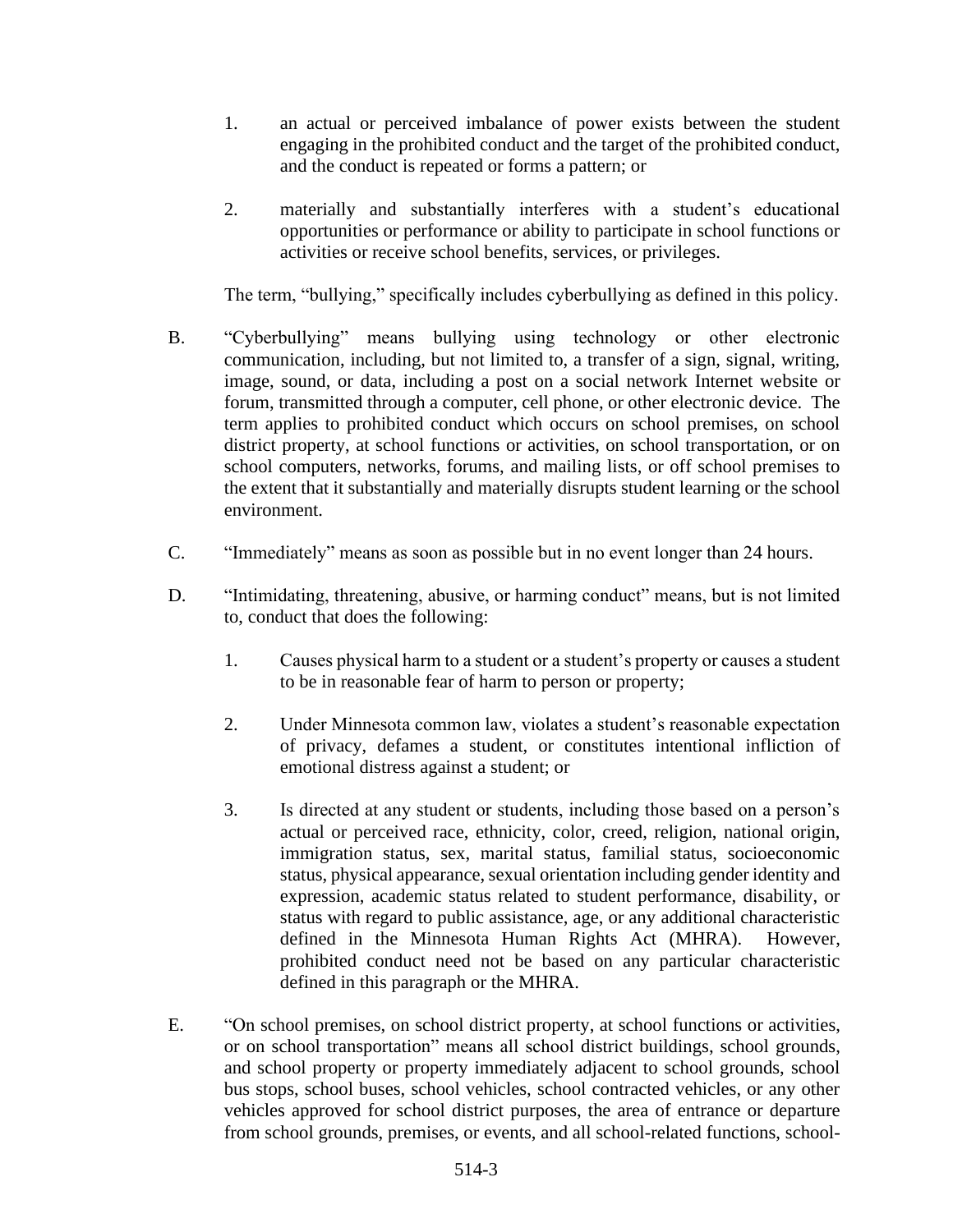sponsored activities, events, or trips. School district property also may mean a student's walking route to or from school for purposes of attending school or school-related functions, activities, or events. While prohibiting bullying at these locations and events, the school district does not represent that it will provide supervision or assume liability at these locations and events.

- F. "Prohibited conduct" means bullying or cyberbullying as defined in this policy or retaliation or reprisal for asserting, alleging, reporting, or providing information about such conduct or knowingly making a false report about bullying.
- G. "Remedial response" means a measure to stop and correct prohibited conduct, prevent prohibited conduct from recurring, and protect, support, and intervene on behalf of a student who is the target or victim of prohibited conduct.
- H. "Student" means a student enrolled in a public school or a charter school.

# **IV. REPORTING PROCEDURE**

- A. Any person who believes he or she has been the target or victim of bullying or any person with knowledge or belief of conduct that may constitute bullying or prohibited conduct under this policy shall report the alleged acts immediately to an appropriate school district official designated by this policy. A person may report bullying anonymously. However, the school district may not rely solely on an anonymous report to determine discipline or other remedial responses.
- B. The school district encourages the reporting party or complainant to use the report form available from the principal or building supervisor of each building or available in the school district office, but oral reports shall be considered complaints as well.
- C. The building principal, the principal's designee, or the building supervisor (hereinafter the "building report taker") is the person responsible for receiving reports of bullying or other prohibited conduct at the building level. Any person may report bullying or other prohibited conduct directly to a school district human rights officer or the superintendent. If the complaint involves the building report taker, the complaint shall be made or filed directly with the superintendent or the school district human rights officer by the reporting party or complainant.

The building report taker shall ensure that this policy and its procedures, practices, consequences, and sanctions are fairly and fully implemented and shall serve as the primary contact on policy and procedural matters. The building report taker or a third party designated by the school district shall be responsible for the investigation. The building report taker shall provide information about available community resources to the target or victim of the bullying or other prohibited conduct, the perpetrator, and other affected individuals as appropriate.

D. A teacher, school administrator, volunteer, contractor, or other school employee shall be particularly alert to possible situations, circumstances, or events that might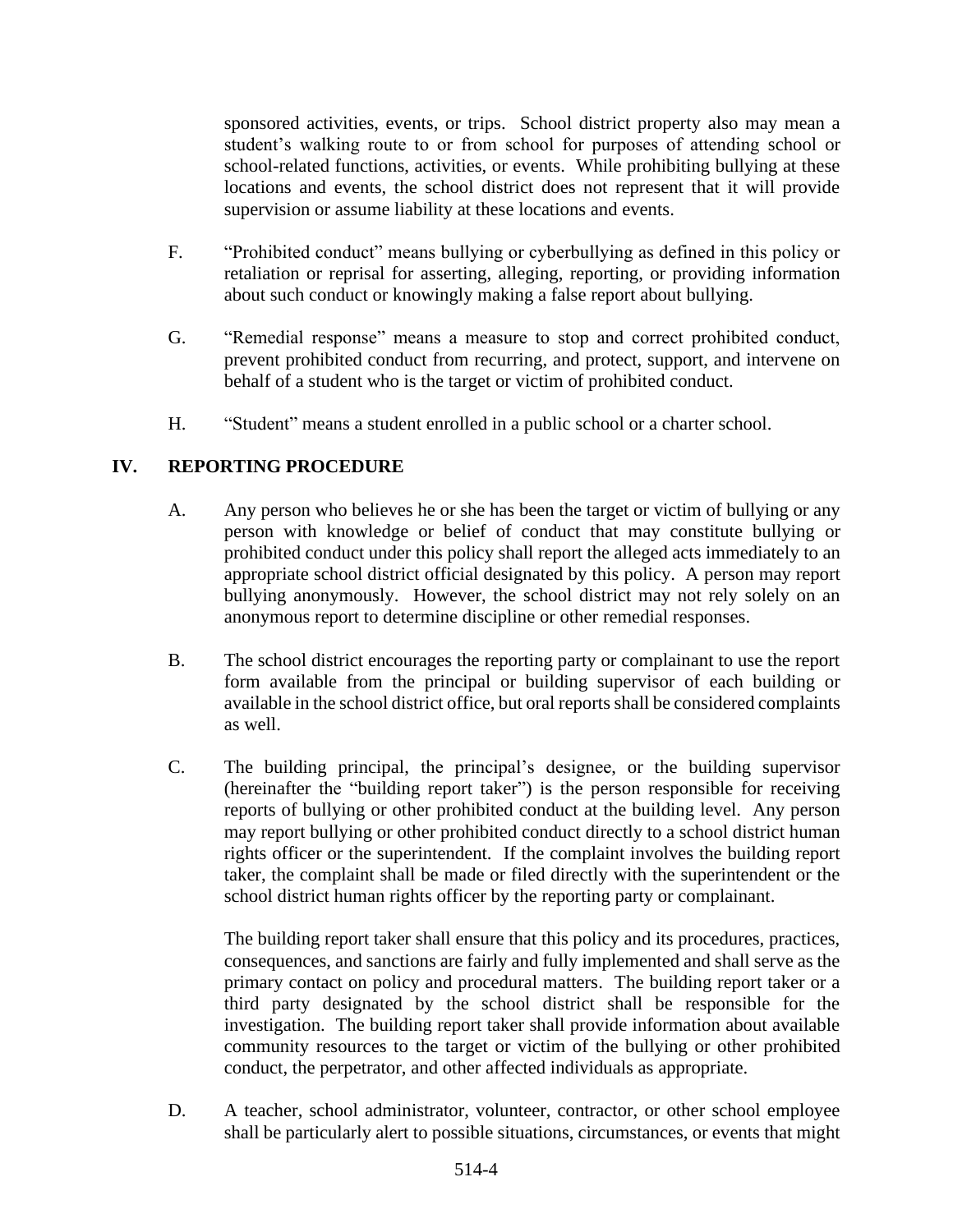include bullying. Any such person who witnesses, observes, receives a report of, or has other knowledge or belief of conduct that may constitute bullying or other prohibited conduct shall make reasonable efforts to address and resolve the bullying or prohibited conduct and shall inform the building report taker immediately. School district personnel who fail to inform the building report taker of conduct that may constitute bullying or other prohibited conduct or who fail to make reasonable efforts to address and resolve the bullying or prohibited conduct in a timely manner may be subject to disciplinary action.

- E. Reports of bullying or other prohibited conduct are classified as private educational and/or personnel data and/or confidential investigative data and will not be disclosed except as permitted by law. The building report taker, in conjunction with the responsible authority, shall be responsible for keeping and regulating access to any report of bullying and the record of any resulting investigation.
- F. Submission of a good faith complaint or report of bullying or other prohibited conduct will not affect the complainant's or reporter's future employment, grades, work assignments, or educational or work environment.
- G. The school district will respect the privacy of the complainant(s), the individual(s) against whom the complaint is filed, and the witnesses as much as possible, consistent with the school district's obligation to investigate, take appropriate action, and comply with any legal disclosure obligations.

### **V. SCHOOL DISTRICT ACTION**

- A. Within three days of the receipt of a complaint or report of bullying or other prohibited conduct, the school district shall undertake or authorize an investigation by the building report taker or a third party designated by the school district.
- B. The building report taker or other appropriate school district officials may take immediate steps, at their discretion, to protect the target or victim of the bullying or other prohibited conduct, the complainant, the reporter, and students or others, pending completion of an investigation of the bullying or other prohibited conduct, consistent with applicable law.
- C. The alleged perpetrator of the bullying or other prohibited conduct shall be allowed the opportunity to present a defense during the investigation or prior to the imposition of discipline or other remedial responses.
- D. Upon completion of an investigation that determines that bullying or other prohibited conduct has occurred, the school district will take appropriate action. Such action may include, but is not limited to, warning, suspension, exclusion, expulsion, transfer, remediation, termination, or discharge. Disciplinary consequences will be sufficiently severe to try to deter violations and to appropriately discipline prohibited conduct. Remedial responses to the bullying or other prohibited conduct shall be tailored to the particular incident and nature of the conduct and shall take into account the factors specified in Section II.F. of this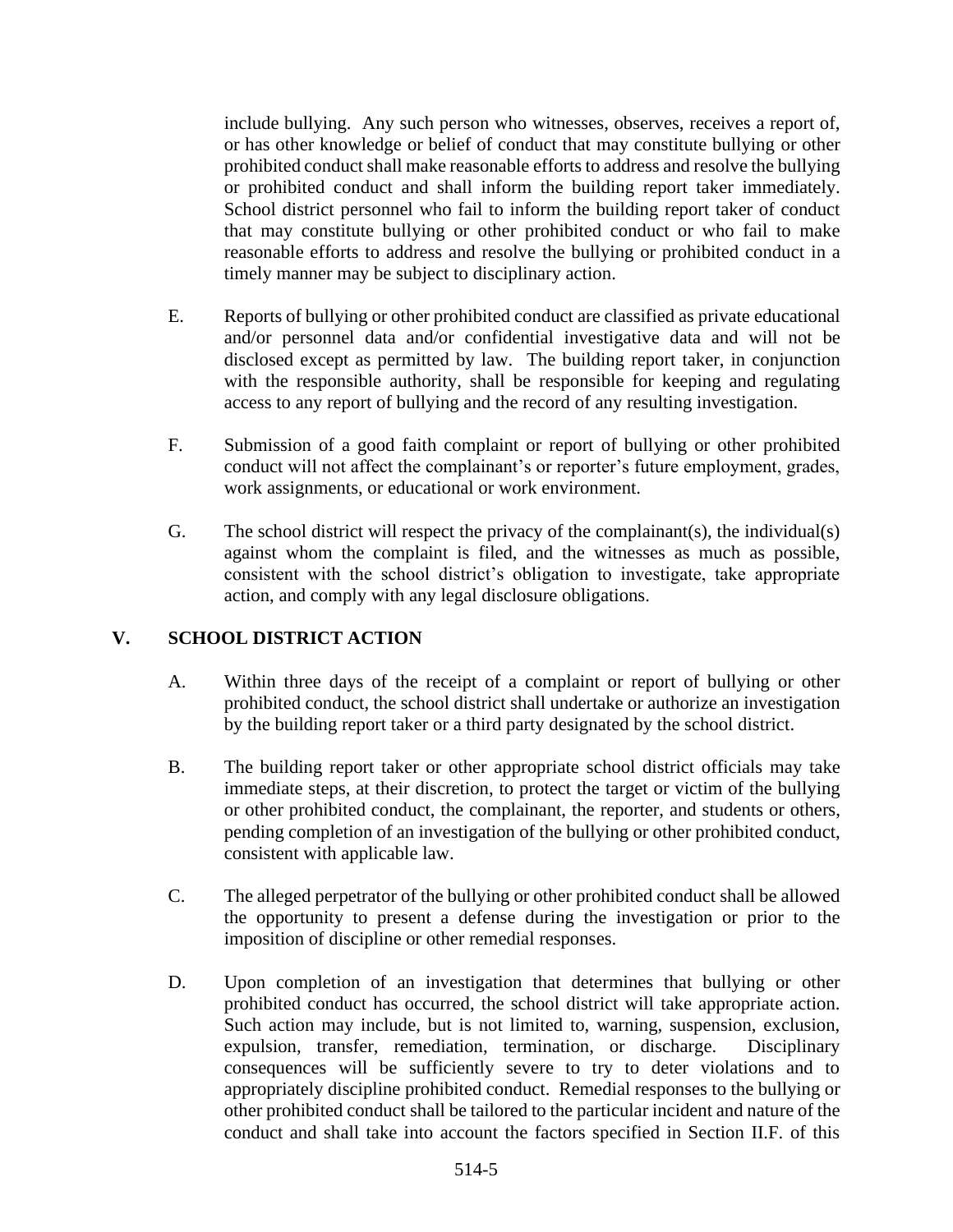policy. School district action taken for violation of this policy will be consistent with the requirements of applicable collective bargaining agreements; applicable statutory authority, including the Minnesota Pupil Fair Dismissal Act; the student discipline policy (See MSBA/MASA Model Policy 506) and other applicable school district policies; and applicable regulations.

- E. The school district is not authorized to disclose to a victim private educational or personnel data regarding an alleged perpetrator who is a student or employee of the school district. School officials will notify the parent(s) or guardian(s) of students who are targets of bullying or other prohibited conduct and the parent(s) or guardian(s) of alleged perpetrators of bullying or other prohibited conduct who have been involved in a reported and confirmed bullying incident of the remedial or disciplinary action taken, to the extent permitted by law.
- F. In order to prevent or respond to bullying or other prohibited conduct committed by or directed against a child with a disability, the school district shall, when determined appropriate by the child's individualized education program (IEP) team or Section 504 team, allow the child's IEP or Section 504 plan to be drafted to address the skills and proficiencies the child needs as a result of the child's disability to allow the child to respond to or not to engage in bullying or other prohibited conduct.

### **VI. RETALIATION OR REPRISAL**

The school district will discipline or take appropriate action against any student, teacher, administrator, volunteer, contractor, or other employee of the school district who commits an act of reprisal or who retaliates against any person who asserts, alleges, or makes a good faith report of alleged bullying or prohibited conduct, who provides information about bullying or prohibited conduct, who testifies, assists, or participates in an investigation of alleged bullying or prohibited conduct, or who testifies, assists, or participates in a proceeding or hearing relating to such bullying or prohibited conduct. Retaliation includes, but is not limited to, any form of intimidation, reprisal, harassment, or intentional disparate treatment. Disciplinary consequences will be sufficiently severe to deter violations and to appropriately discipline the individual(s) who engaged in the prohibited conduct. Remedial responses to the prohibited conduct shall be tailored to the particular incident and nature of the conduct and shall take into account the factors specified in Section II.F. of this policy.

### **VII. TRAINING AND EDUCATION**

A. The school district shall discuss this policy with school personnel and volunteers and provide appropriate training to school district personnel regarding this policy. The school district shall establish a training cycle for school personnel to occur during a period not to exceed every three school years. Newly employed school personnel must receive the training within the first year of their employment with the school district. The school district or a school administrator may accelerate the training cycle or provide additional training based on a particular need or circumstance. This policy shall be included in employee handbooks, training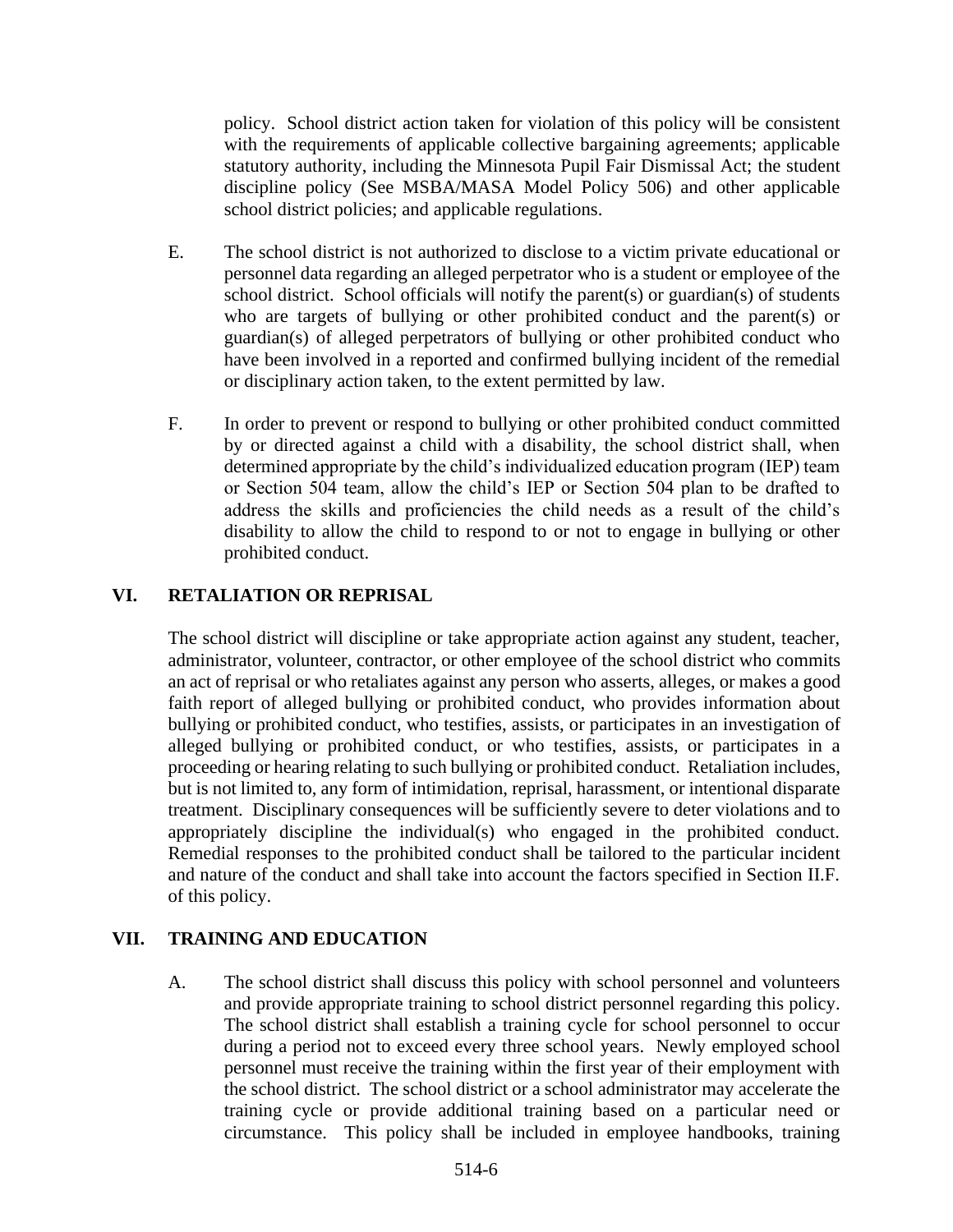materials, and publications on school rules, procedures, and standards of conduct, which materials shall also be used to publicize this policy.

- B. The school district shall require ongoing professional development, consistent with Minnesota Statutes section 122A.60, to build the skills of all school personnel who regularly interact with students to identify, prevent, and appropriately address bullying and other prohibited conduct. Such professional development includes, but is not limited to, the following:
	- 1. Developmentally appropriate strategies both to prevent and to immediately and effectively intervene to stop prohibited conduct;
	- 2. The complex dynamics affecting a perpetrator, target, and witnesses to prohibited conduct;
	- 3. Research on prohibited conduct, including specific categories of students at risk for perpetrating or being the target or victim of bullying or other prohibited conduct in school;
	- 4. The incidence and nature of cyberbullying; and
	- 5. Internet safety and cyberbullying.
- C. The school district annually will provide education and information to students regarding bullying, including information regarding this school district policy prohibiting bullying, the harmful effects of bullying, and other applicable initiatives to prevent bullying and other prohibited conduct.
- D. The administration of the school district is directed to implement programs and other initiatives to prevent bullying, to respond to bullying in a manner that does not stigmatize the target or victim, and to make resources or referrals to resources available to targets or victims of bullying.
- E. The administration is encouraged to provide developmentally appropriate instruction and is directed to review programmatic instruction to determine if adjustments are necessary to help students identify and prevent or reduce bullying and other prohibited conduct, to value diversity in school and society, to develop and improve students' knowledge and skills for solving problems, managing conflict, engaging in civil discourse, and recognizing, responding to, and reporting bullying or other prohibited conduct, and to make effective prevention and intervention programs available to students.

The administration must establish strategies for creating a positive school climate and use evidence-based social-emotional learning to prevent and reduce discrimination and other improper conduct.

The administration is encouraged, to the extent practicable, to take such actions as it may deem appropriate to accomplish the following: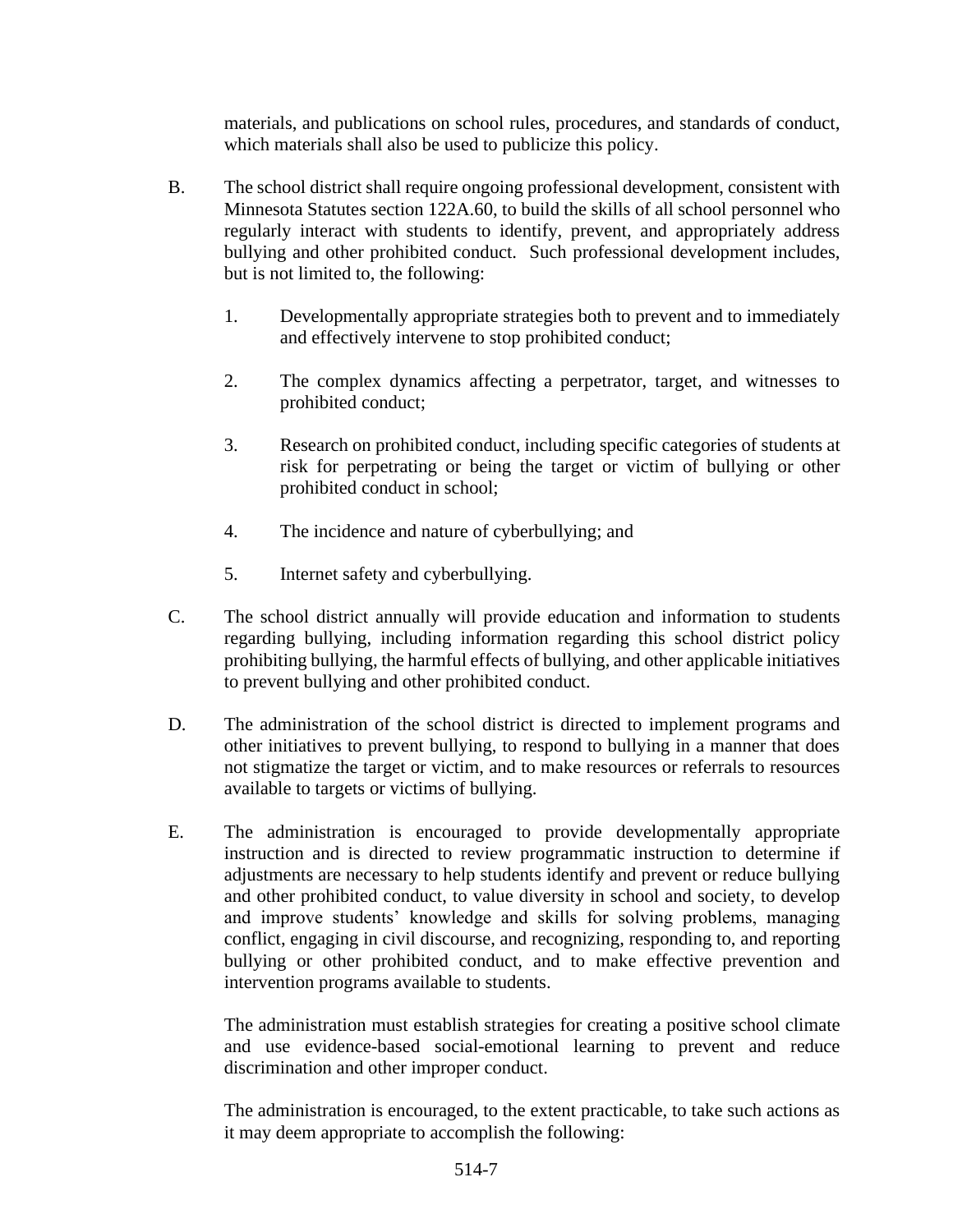- 1. Engage all students in creating a safe and supportive school environment;
- 2. Partner with parents and other community members to develop and implement prevention and intervention programs;
- 3. Engage all students and adults in integrating education, intervention, and other remedial responses into the school environment;
- 4. Train student bystanders to intervene in and report incidents of bullying and other prohibited conduct to the schools' primary contact person;
- 5. Teach students to advocate for themselves and others;
- 6. Prevent inappropriate referrals to special education of students who may engage in bullying or other prohibited conduct; and
- 7. Foster student collaborations that, in turn, foster a safe and supportive school climate.
- F. The school district may implement violence prevention and character development education programs to prevent or reduce policy violations. Such programs may offer instruction on character education including, but not limited to, character qualities such as attentiveness, truthfulness, respect for authority, diligence, gratefulness, self-discipline, patience, forgiveness, respect for others, peacemaking, and resourcefulness.
- G. The school district shall inform affected students and their parents of rights they may have under state and federal data practices laws to obtain access to data related to an incident and their right to contest the accuracy or completeness of the data. The school district may accomplish this requirement by inclusion of all or applicable parts of its protection and privacy of pupil records policy (See MSBA/MASA Model Policy 515) in the student handbook.

### **VIII. NOTICE**

- A. The school district will give annual notice of this policy to students, parents or guardians, and staff, and this policy shall appear in the student handbook.
- B. This policy or a summary thereof must be conspicuously posted in the administrative offices of the school district and the office of each school.
- C. This policy must be given to each school employee and independent contractor who regularly interacts with students at the time of initial employment with the school district.
- D. Notice of the rights and responsibilities of students and their parents under this policy must be included in the student discipline policy (See MSBA/MASA Model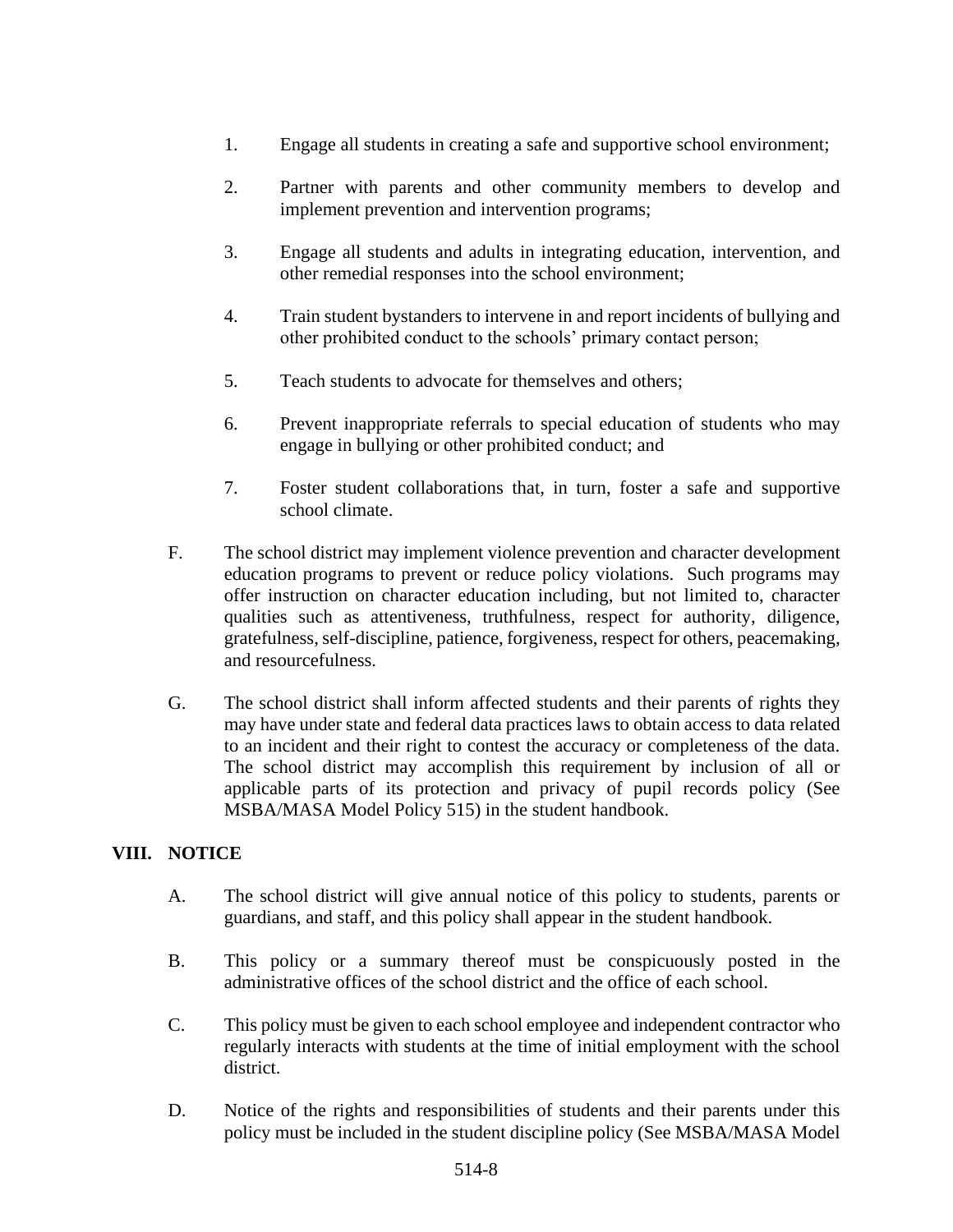Policy 506) distributed to parents at the beginning of each school year.

- E. This policy shall be available to all parents and other school community members in an electronic format in the language appearing on the school district's or a school's website.
- F. The school district shall provide an electronic copy of its most recently amended policy to the Commissioner of Education.

### **IX. POLICY REVIEW**

To the extent practicable, the school board shall, on a cycle consistent with other school district policies, review and revise this policy. The policy shall be made consistent with Minn. Stat. § 121A.031 and other applicable law. Revisions shall be made in consultation with students, parents, and community organizations.

| <b>Legal References:</b> | Minn. Stat. Ch. 13 (Minnesota Government Data Practices Act)<br>Minn. Stat. § 120A.05, Subds. 9, 11, 13, and 17 (Definition of Public<br>School)<br>Minn. Stat. § 120B.232 (Character Development Education)<br>Minn. Stat. § 121A.03 (Sexual, Religious and Racial Harassment and<br>Violence)<br>Minn. Stat. § 121A.031 (School Student Bullying Policy)<br>Minn. Stat. § 121A.0311 (Notice of Rights and Responsibilities of Students<br>and Parents under the Safe and Supportive Minnesota Schools Act)<br>Minn. Stat. §§ 121A.40-121A.56 (Pupil Fair Dismissal Act)<br>Minn. Stat. § 121A.69 (Hazing Policy)<br>Minn. Stat. Ch. 124E (Charter School)<br>Minn. Stat. Ch. 363A (Minnesota Human Rights Act)<br>20 U.S.C. § 1232g et seq. (Family Educational Rights and Privacy Act)<br>34 C.F.R. §§ 99.1 - 99.67 (Family Educational Rights and Privacy) |
|--------------------------|----------------------------------------------------------------------------------------------------------------------------------------------------------------------------------------------------------------------------------------------------------------------------------------------------------------------------------------------------------------------------------------------------------------------------------------------------------------------------------------------------------------------------------------------------------------------------------------------------------------------------------------------------------------------------------------------------------------------------------------------------------------------------------------------------------------------------------------------------------------|
| <b>Cross References:</b> | MSBA/MASA Model Policy 403 (Discipline, Suspension, and Dismissal<br>of School District Employees)<br>MSBA/MASA Model Policy 413 (Harassment and Violence)<br>MSBA/MASA Model Policy 414 (Mandated Reporting of Child Neglect<br>or Physical or Sexual Abuse)<br>MSBA/MASA Model Policy 415 (Mandated Reporting of Maltreatment<br>of Vulnerable Adults)<br>MSBA/MASA Model Policy 423 (Employee-Student Relationships)<br>MSBA/MASA Model Policy 501 (School Weapons Policy)<br>MSBA/MASA Model Policy 506 (Student Discipline)<br>MSBA/MASA Model Policy 507 (Corporal Punishment)<br>MSBA/MASA Model Policy 515 (Protection and Privacy of Pupil<br>Records)<br>MSBA/MASA Model Policy 521 (Student Disability Nondiscrimination)<br>MSBA/MASA Model Policy 522 (Title IX Sex Nondiscrimination Policy)                                                     |